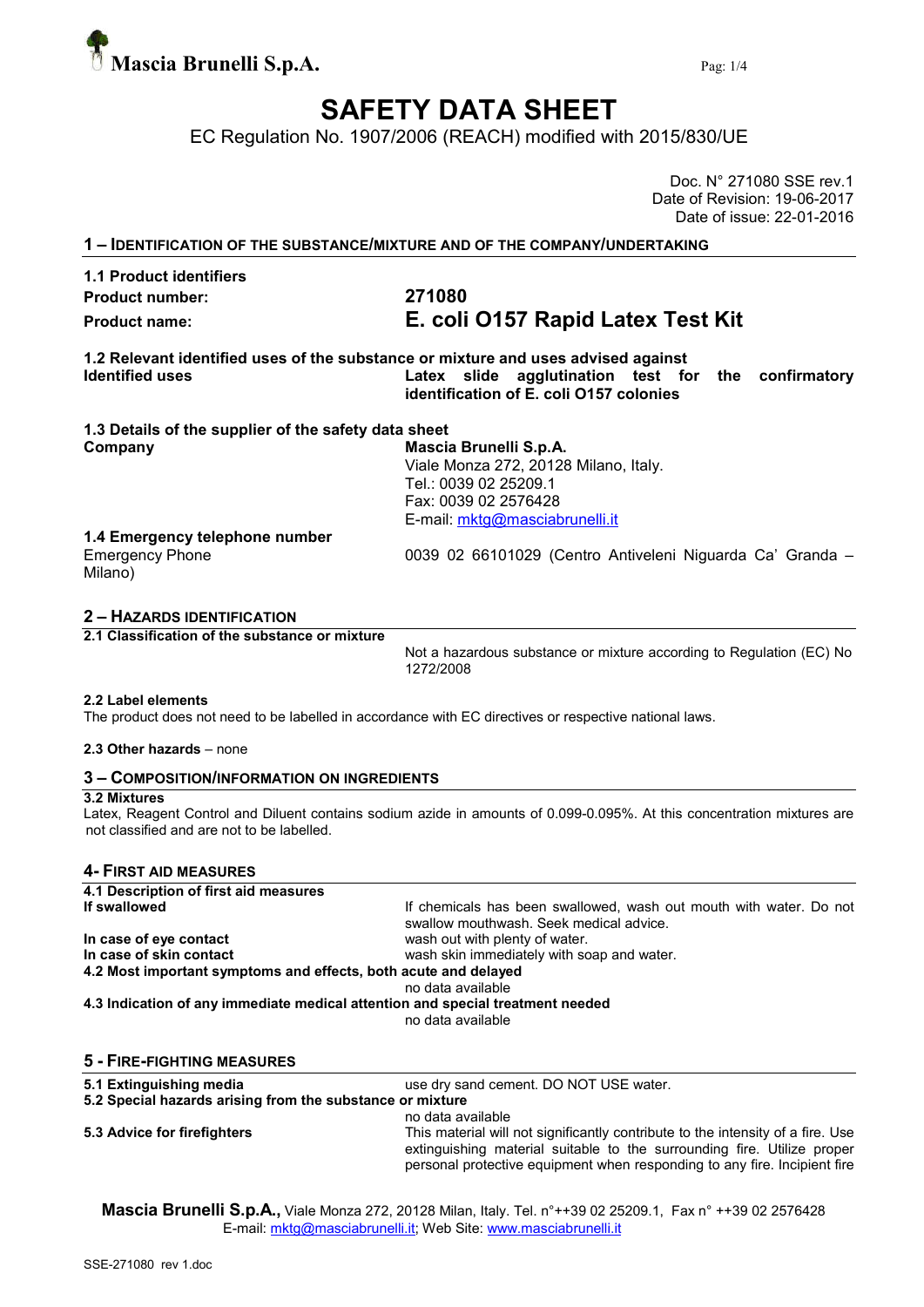

responders should wear eye protection. Structural firefighters must wear Self-Contained Breathing Apparatus and full protective equipment. Move containers from fire area if it can be done without risk to personnel.

| 6.1 Personal precautions, protective equipment and emergency procedures<br>Use personal protective equipment, lab coat and gloves<br><b>6.2 Environmental precautions</b><br>environment.<br>6.3 Methods and material for containment and cleaning up<br>solution or appropriate germicide prior to pick up.<br>6.4 Reference to other sections<br>For disposal see section 13.<br>7 - HANDLING AND STORAGE<br>7.1 Precautions for safe handling<br>eyes, skin and clothing.<br>7.2 Conditions for safe storage, including any incompatibilities | <b>6- ACCIDENTAL RELEASE MEASURES</b> |                                                                                                                                                                                                                                    |  |  |  |
|--------------------------------------------------------------------------------------------------------------------------------------------------------------------------------------------------------------------------------------------------------------------------------------------------------------------------------------------------------------------------------------------------------------------------------------------------------------------------------------------------------------------------------------------------|---------------------------------------|------------------------------------------------------------------------------------------------------------------------------------------------------------------------------------------------------------------------------------|--|--|--|
|                                                                                                                                                                                                                                                                                                                                                                                                                                                                                                                                                  |                                       |                                                                                                                                                                                                                                    |  |  |  |
|                                                                                                                                                                                                                                                                                                                                                                                                                                                                                                                                                  |                                       | Given the way dispensation there is no possibility of accidental spillage<br>in sufficient quantity to be dangerous. In any case avoid release to the                                                                              |  |  |  |
|                                                                                                                                                                                                                                                                                                                                                                                                                                                                                                                                                  |                                       |                                                                                                                                                                                                                                    |  |  |  |
|                                                                                                                                                                                                                                                                                                                                                                                                                                                                                                                                                  |                                       | Absorb with dry earth, sand or other non combustible material. Properly<br>disinfect any spills. Test specimens require decontamination with beach                                                                                 |  |  |  |
|                                                                                                                                                                                                                                                                                                                                                                                                                                                                                                                                                  |                                       |                                                                                                                                                                                                                                    |  |  |  |
|                                                                                                                                                                                                                                                                                                                                                                                                                                                                                                                                                  |                                       | For in vitro diagnostic use. Read the instructions for Use. Always follow<br>Good Laboratory Practice when using this product. Avoid contact with                                                                                  |  |  |  |
|                                                                                                                                                                                                                                                                                                                                                                                                                                                                                                                                                  |                                       |                                                                                                                                                                                                                                    |  |  |  |
| date shown on the label on outer carton.<br>7.3 Specific end use(s)<br>stipulated                                                                                                                                                                                                                                                                                                                                                                                                                                                                |                                       | Store at 2°C / 8°C. Keep all containers tightly closed until ready to use.<br>Under these conditions reagents will retain the activity until the expiry<br>Apart from the uses mentioned in section 1.2 no other specific uses are |  |  |  |
| 8- EXPOSURE CONTROLS - PERSONAL PROTECTION                                                                                                                                                                                                                                                                                                                                                                                                                                                                                                       |                                       |                                                                                                                                                                                                                                    |  |  |  |
| 8.1 Control parameters<br>during use of the product.                                                                                                                                                                                                                                                                                                                                                                                                                                                                                             |                                       | Any specific protection and prevention measures should not be taken                                                                                                                                                                |  |  |  |
| <b>Components with workplace control parameters</b>                                                                                                                                                                                                                                                                                                                                                                                                                                                                                              |                                       |                                                                                                                                                                                                                                    |  |  |  |
| No information available<br>8.2 Exposure controls<br>Personal protective equipment                                                                                                                                                                                                                                                                                                                                                                                                                                                               |                                       |                                                                                                                                                                                                                                    |  |  |  |
| <b>Eye/face protection</b><br>Use safety glasses.                                                                                                                                                                                                                                                                                                                                                                                                                                                                                                |                                       |                                                                                                                                                                                                                                    |  |  |  |
| <b>Skin protection</b><br>Handle with gloves. Use with a lab coat.<br><b>Body Protection</b><br>workplace.                                                                                                                                                                                                                                                                                                                                                                                                                                       |                                       | The type of protective equipment must be selected according to the<br>concentration and amount of the dangerous substance at the specific                                                                                          |  |  |  |
| Respiratory protection is not required.<br><b>Respiratory protection</b>                                                                                                                                                                                                                                                                                                                                                                                                                                                                         |                                       |                                                                                                                                                                                                                                    |  |  |  |

#### 9 – PHYSICAL AND CHEMICAL PROPERTIES

| 9.1 Information on basic physical and chemical properties |                     |                 |                |  |
|-----------------------------------------------------------|---------------------|-----------------|----------------|--|
|                                                           | Latex               | Reag Control    | <b>Diluent</b> |  |
| a) Appearance Form:                                       | Milky white aqueous | Clear/off white | Clear solution |  |
|                                                           | suspension          | suspension      |                |  |
| b) Odour                                                  | no data available   |                 |                |  |
| c) Odour Threshold                                        | no data available   |                 |                |  |
| d) pH                                                     | no data available   |                 |                |  |
| e) Melting point/freezing point                           | no data available   |                 |                |  |
| f) Initial boiling point and boiling range                | no data available   |                 |                |  |
| q) Flash point                                            | no data available   |                 |                |  |
| h) Evaporation rate                                       | no data available   |                 |                |  |
| i) Vapour pressure                                        | no data available   |                 |                |  |
| i) Vapour density                                         | no data available   |                 |                |  |
| k) Relative density                                       | no data available   |                 |                |  |
| I) Water solubility                                       | no data available   |                 |                |  |
| m) Viscosity                                              | no data available   |                 |                |  |
| n) Explosive properties                                   | no data available   |                 |                |  |
| o) Oxidizing properties                                   | no data available   |                 |                |  |
| 9.2 Other safety information                              | no data available   |                 |                |  |

**Mascia Brunelli S.p.A.,** Viale Monza 272, 20128 Milan, Italy. Tel. n°++39 02 25209.1, Fax n° ++39 02 2576428 E-mail: <u>mktg@masciabrunelli.it</u>; Web Site: www.masciabrunelli.it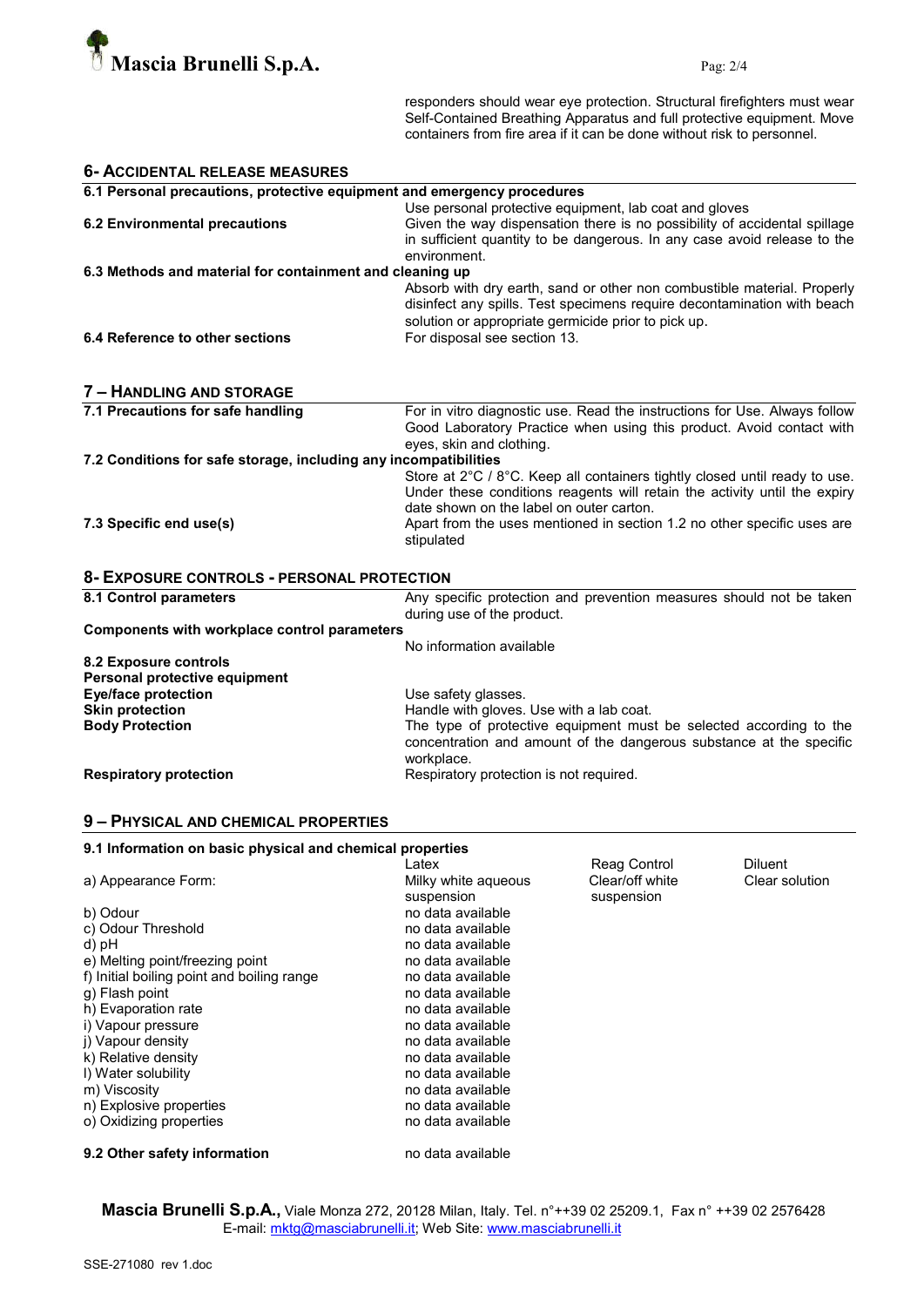

### 10 – STABILITY AND REACTIVITY

| 10.1 Reactivity                                                                                 | No known hazardous reactivity                                                                       |
|-------------------------------------------------------------------------------------------------|-----------------------------------------------------------------------------------------------------|
| 10.2 Chemical stability                                                                         | Stable under recommended storage conditions.                                                        |
| 10.3 Possibility of hazardous reactions                                                         | no data available                                                                                   |
| 10.4 Conditions to avoid                                                                        | avoid contact with lead or copper plumbing.                                                         |
| 10.5 Incompatible materials                                                                     | no data available.                                                                                  |
| 10.6 Hazardous decomposition products                                                           | no known hazardous decomposition products                                                           |
|                                                                                                 |                                                                                                     |
| <b>11 - TOXICOLOGICAL INFORMATION</b>                                                           |                                                                                                     |
| 11.1 Information on toxicological effects                                                       |                                                                                                     |
| <b>Acute toxicity</b>                                                                           | Product does not present an acute toxicity hazard based on known or                                 |
|                                                                                                 | supplied information                                                                                |
| <b>Skin corrosion/irritation</b>                                                                |                                                                                                     |
|                                                                                                 | Possibility of allergic sensitization should be considered.<br>No data available.                   |
| Serious eye damage/irritation                                                                   |                                                                                                     |
| Respiratory or skin sensitisation                                                               | No data available.<br>No data available.                                                            |
| Germ cell mutagenicity                                                                          |                                                                                                     |
| Carcinogenicity                                                                                 | No data available.                                                                                  |
| <b>Reproductive toxicity</b>                                                                    | No data available.                                                                                  |
| Summary of evaluation of the CMR properties                                                     | No data available.                                                                                  |
| <b>STOT-single exposure</b>                                                                     | No data available.                                                                                  |
| <b>STOT-repeated exposure</b>                                                                   | No data available.                                                                                  |
| <b>Aspiration hazard</b>                                                                        | No data available                                                                                   |
|                                                                                                 |                                                                                                     |
| <b>12 - ECOLOGICAL INFORMATION</b>                                                              |                                                                                                     |
| 12.1 Toxicity                                                                                   | no data available                                                                                   |
| 12.2 Persistence and degradability                                                              | no data available                                                                                   |
| 12.3 Bio accumulative potential                                                                 | no data available                                                                                   |
| 12.4 Mobility in soil                                                                           | no data available                                                                                   |
| 12.5 Results of PBT and vPvB assessment                                                         | no data available                                                                                   |
| 12.6 Other adverse effects                                                                      | no data available                                                                                   |
| <b>13 - DISPOSAL CONSIDERATIONS</b>                                                             |                                                                                                     |
| 13.1 Waste treatment methods                                                                    |                                                                                                     |
| <b>Product</b>                                                                                  | Waste must be disposed of in accordance with federal, state and local                               |
|                                                                                                 | environmental control regulations.                                                                  |
|                                                                                                 |                                                                                                     |
| <b>Contaminated packaging</b>                                                                   | Do not remove labels from containers for disposal or recycling. Observe                             |
|                                                                                                 | all the attention and precautions listed for the product.                                           |
|                                                                                                 |                                                                                                     |
| <b>14 - TRANSPORT INFORMATION</b><br>The product is considered non dangerous for transportation |                                                                                                     |
| 14.1 UN number                                                                                  | ADR/RID: - IMDG: - IATA: -                                                                          |
|                                                                                                 |                                                                                                     |
| 14.2 UN proper shipping name                                                                    | ADR/RID: Not dangerous goods                                                                        |
|                                                                                                 | Not dangerous goods<br>IMDG:                                                                        |
|                                                                                                 | IATA:<br>Not dangerous goods                                                                        |
|                                                                                                 |                                                                                                     |
| 14.3 Transport hazard class(es)                                                                 | ADR/RID: - IMDG: - IATA: -                                                                          |
|                                                                                                 | ADR/RID: - IMDG: - IATA: -                                                                          |
| 14.4 Packaging group                                                                            |                                                                                                     |
| <b>14.5 Environmental hazards</b>                                                               | ADR/RID: no IMDG Marine pollutant: no IATA: no                                                      |
|                                                                                                 |                                                                                                     |
| 14.6 Special precautions for user                                                               | no data available                                                                                   |
| <b>15 - REGULATORY INFORMATION</b>                                                              |                                                                                                     |
|                                                                                                 | 15.1 Safety, health and environmental regulations/legislation specific for the substance or mixture |
|                                                                                                 | This product does not require special labelling, in accordance with the                             |
|                                                                                                 | appropriate EC directives. These products are used for in vitro                                     |
|                                                                                                 | diagnosis, so they must meet the criteria described in Directive                                    |
|                                                                                                 | 98/79/CE                                                                                            |
| <b>15.2 Chemical Safety Assessment</b>                                                          | no data available                                                                                   |

15.2 Chemical Safety Assessment

**Mascia Brunelli S.p.A.,** Viale Monza 272, 20128 Milan, Italy. Tel. n°++39 02 25209.1, Fax n° ++39 02 2576428 E-mail: <u>mktg@masciabrunelli.it</u>; Web Site: www.masciabrunelli.it